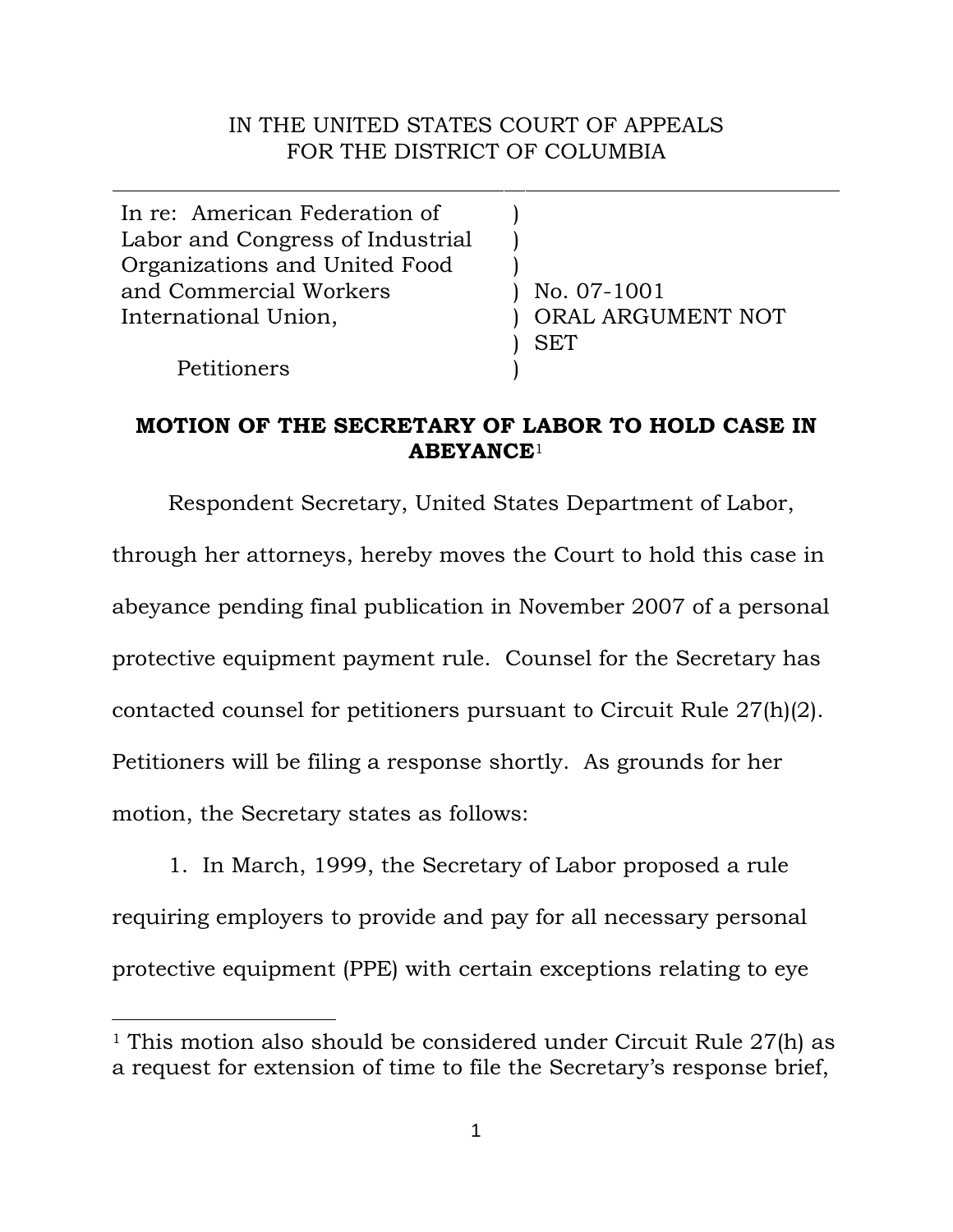and footwear. 64 Fed. Reg. 15402, 15414-15 (March 31, 1999). The American Federation of Labor and Congress of Industrial Organizations and the United Food and Commercial Workers International Unions have filed a petition for mandamus to compel the Secretary to issue a final rule.

2. The Secretary is moving forward with the PPE payment rulemaking. The Secretary has carefully reviewed the regulatory schedule and has determined that absent unforeseen circumstances, she will publish a final PPE payment rule in November 2007[.2](#page-1-0)

3. A writ of mandamus is a "drastic and extraordinary remedy reserved for really extraordinary causes." *Cheney v. U.S. District Court for the District of Columbia*, 542 U.S. 367, 380 (2004) (internal quotations and citations omitted). Judicial caution should be exercised especially when encroaching upon the prerogatives of the executive branch. *In re Barr Laboratories, Inc.*, 930 F.2d 72, 74 (D.C. Cir. 1991) ("equitable relief, particularly mandamus, does not

 $\overline{a}$ 

due March 19, 2007.

<span id="page-1-0"></span><sup>2</sup> The Secretary will promptly inform the Court and petitioners if it appears she will be unable to meet the November date.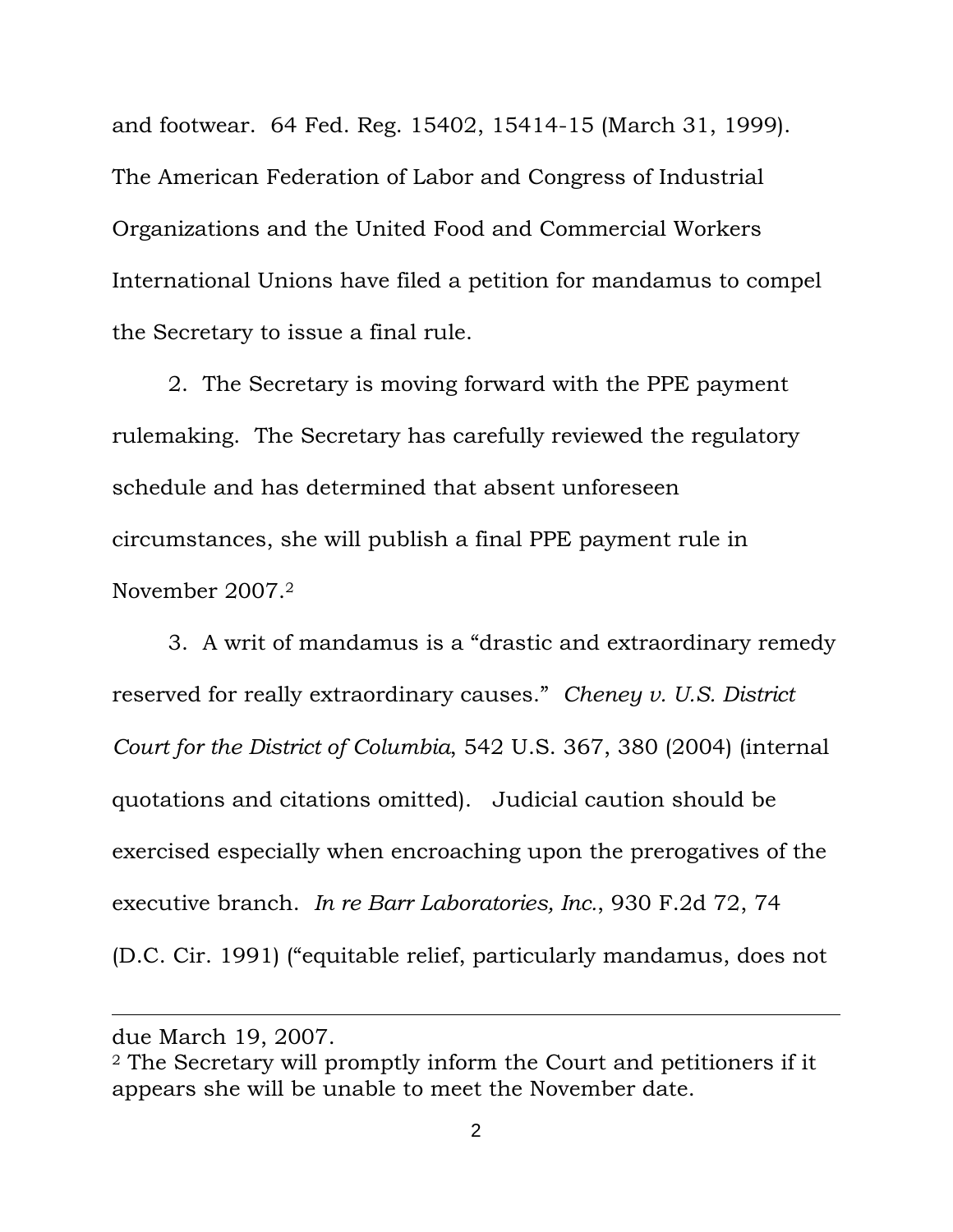necessarily follow a finding of a violation: respect for the autonomy and comparative institutional advantage of the executive branch has traditionally made courts slow to assume command over an agency's choice of [regulatory] priorities").

4. In view of the Secretary's commitment to issue the PPE payment rule in a short time, it is unnecessary to consider petitioners' request. The Court should therefore hold the case in abeyance pending publication of the final rule in November 2007. *See Telecommunications Research & Action v. F.C.C.*, 750 F.2d 70, 80 (D.C. Cir. 1984) (mandamus not warranted where agency was moving with dispatch); *Oil, Chemical & Atomic Workers Intern. v. Zegeer*, 768 F.2d 1480, 1488 (D.C. Cir. 1985) (no court order needed where agency was completing rulemaking in reasonable time).

3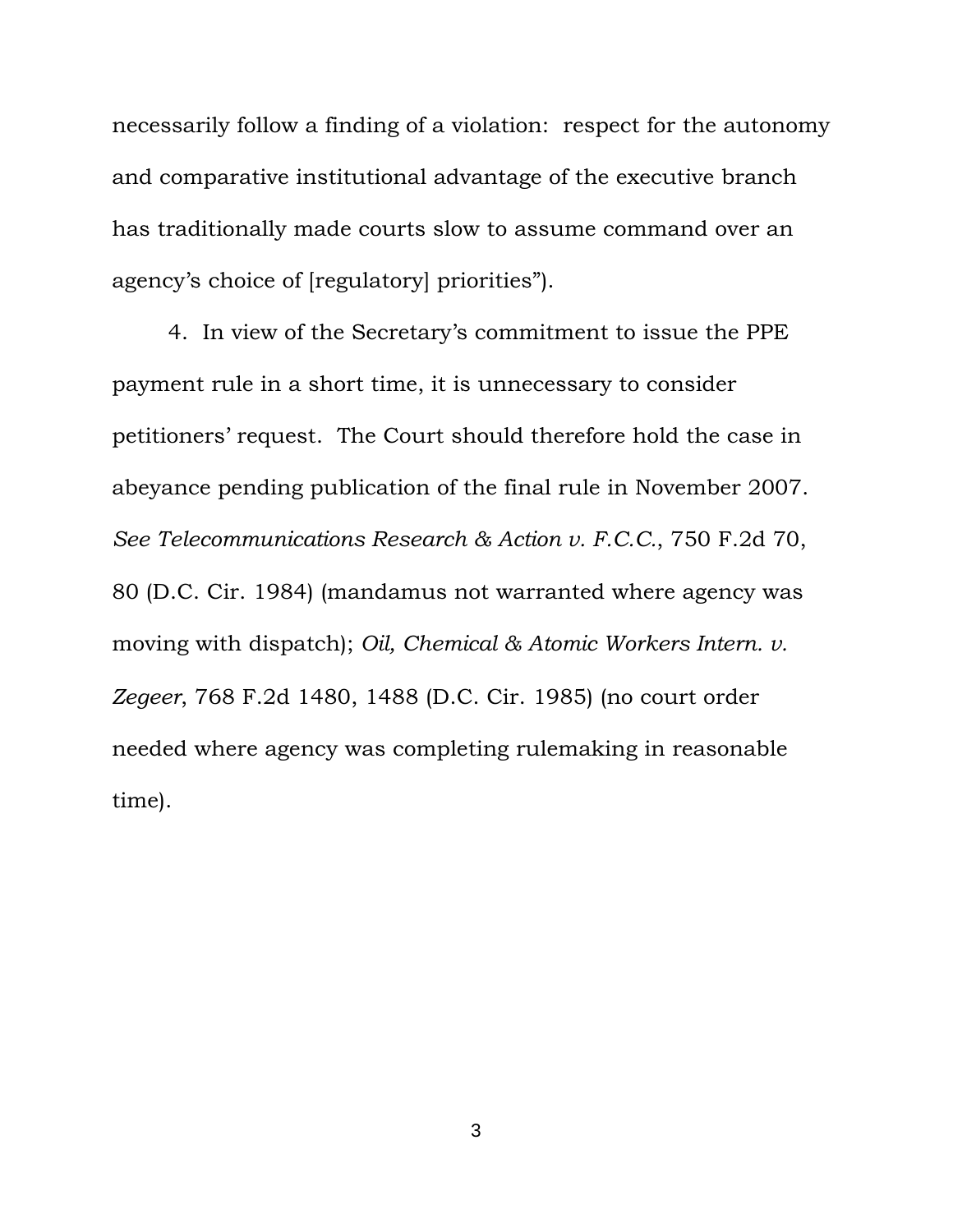WHEREFORE, the Secretary requests that the Court hold the case in abeyance pending publication of a final PPE payment rule in November, 2007.

Respectfully submitted.

 JONATHAN L. SNARE Acting Solicitor of Labor

 JOSEPH M. WOODWARD Associate Solicitor for Occupational Safety and Health

 CHARLES F. JAMES Counsel for Appellate Litigation

 GARY K. STEARMAN Attorney for Appellate Litigation U.S. Department of Labor Frances Perkins Bldg., Rm. S-4004 200 Constitution Avenue, N.W. Washington, D.C. 20210-0001 MARCH 2007 (202) 693-5445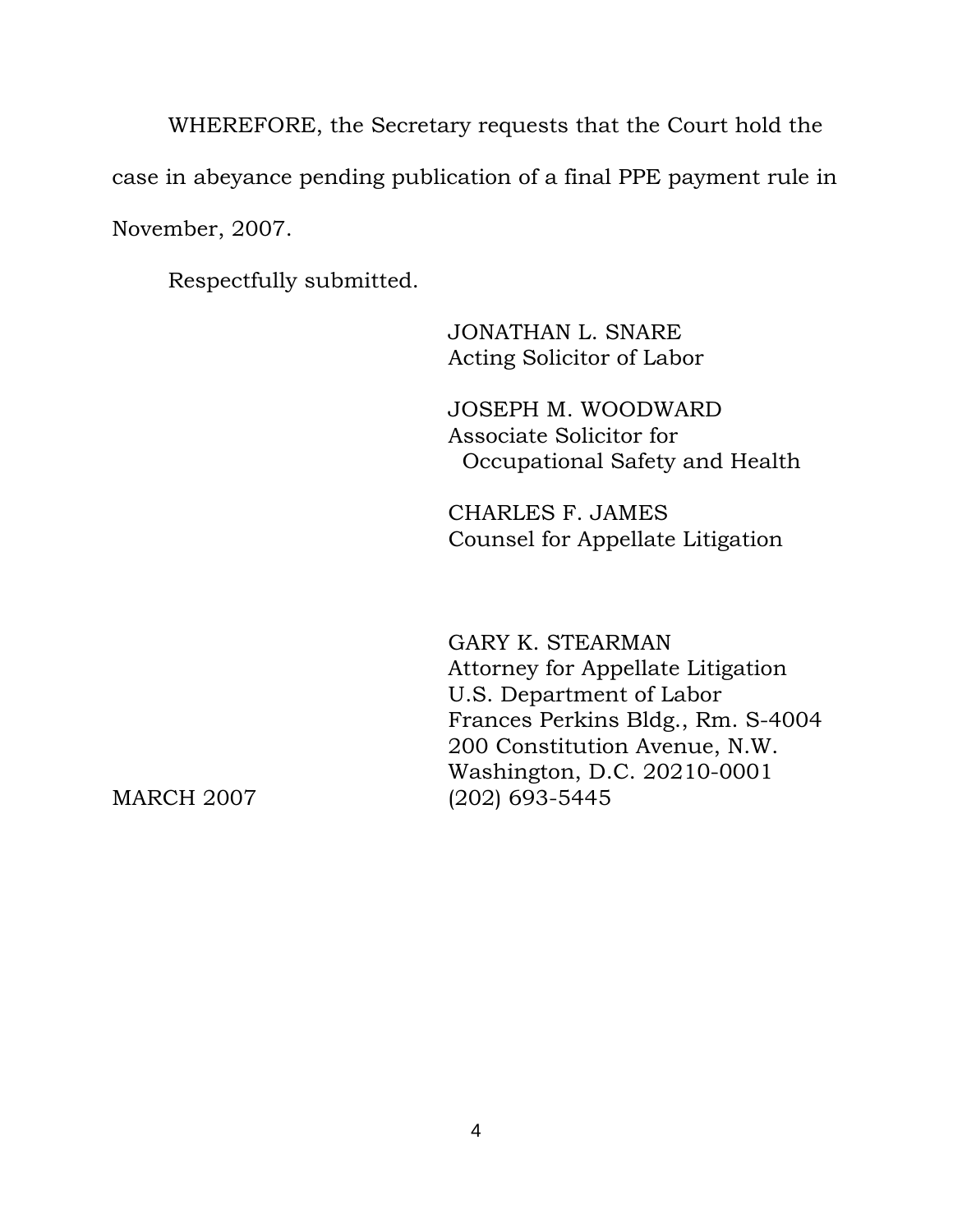## **CERTIFICATE OF PARTIES**

The parties to the instant action, which invokes this Court's original jurisdiction, are:

The American Federation of Labor and Congress of Industrial Organizations

The United Food and Commercial Workers International Unions

Secretary, United States Department of Labor

The following have moved to participate as *amici curiae*:

United States Chamber of Commerce

National Association of Manufacturers

American Trucking Association

\_\_\_\_\_\_\_\_\_\_\_\_\_\_\_\_\_\_\_\_\_\_\_\_\_\_\_\_\_

Gary K. Stearman